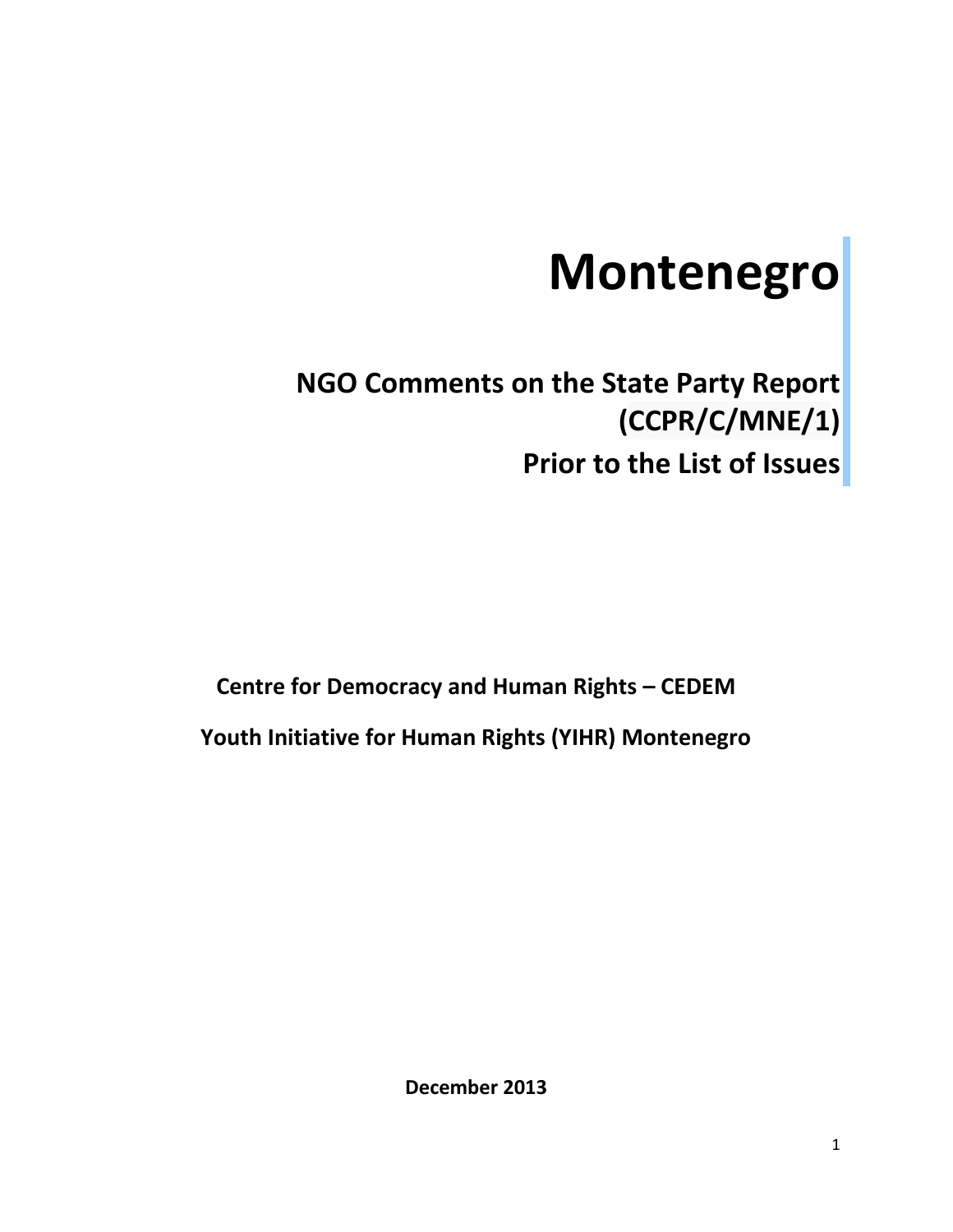#### **Comments on the information provided in the State Party Report of Montenegro**

As for a general point, it should be noted here that the State party frequently refers to the Constitution as to the relevant source of human rights protection. However, the Constitution is still not fully aligned with international law standards pertinent to the protection of human rights. CEDEM and YIHR consider it important to point out to legislative and practical deficiencies that are affecting the implementation of specific provisions of the Covenant and hence the protection of civic and political rights of persons under the jurisdiction of Montenegro.

# **Article 2 - Equal protection of rights recognized in the Covenant**

# Information provided by the State party (State party report paragraph 24-32):

*Equal protection of the rights recognized in the Covenant is guaranteed to all the persons in Montenegro by the Constitution (art. 8), which lays down the prohibition on indirect or direct discrimination on any ground. Moreover, article 9 of the Constitution stipulates that the ratified and published international treaties and generally accepted rules of international law make an integral part of the internal legal order, have the supremacy over the domestic legislation and are directly applicable when they regulate the relations differently from the domestic legislation.* 

*The right to legal remedy is recognized in the Constitution of Montenegro by stipulating that everyone is entitled to a legal remedy against the decision ruling on the right or legally based interest thereof.*

*Asylum–Foreigners who reasonably fear prosecution because of their race, language, religion or affiliation with a nation or group or because of their political beliefs may seek asylum in Montenegro.* 

# Comments from the NGOs:

The implementation of article 9 is not effective and consistent in Montenegrin case law; there are very few judgments where the jurisprudence of Strasbourg Court and other relevant sources have been used as a legal source of adjudication.

As a consequence of delayed investigations and the failure to enforce court decisions, efficient **judicial protection** is not ensured in all cases of human rights violations, especially regarding the protection from torture, hate speech and threats to sexual minorities. The effectiveness of the **constitutional appeal** as a key legal means to remedy the violations of constitutionally guaranteed human rights is questionable, in terms of its efficiency and accessibility, due to the lack of compensational effectiveness component and limited competence of the Constitutional  $\text{Court}^1$ .

l 1 Please see the judgment of the European Court of Human Rights: *Stakid v . Montenegro*, number: 49320/07, para. 55-60, 2 October 2012.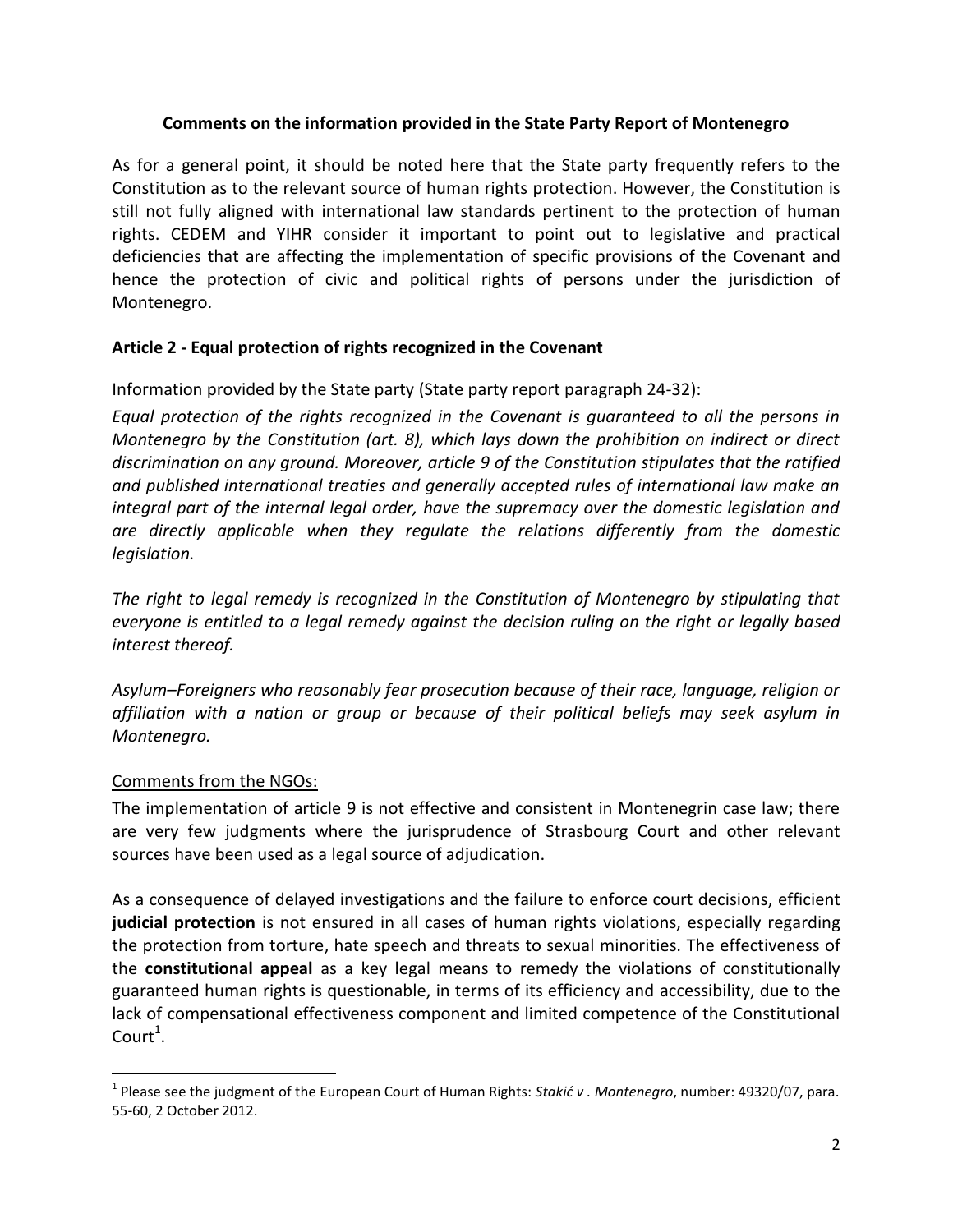The anti-discrimination policy framework is in place, but its effective implementation is missing; there are no final judgments in discrimination cases up to date. Anti-discrimination bodies lack functional and financial independence. Additional efforts are needed in order to revise the procedures for the appointment of prosecutors and Constitutional Court judges, as well as to ensure greater autonomy of courts in disposing of the funds allocated by the Law on State Budget.

In the period from  $1<sup>st</sup>$  January 2011 until 31 $<sup>st</sup>$  December 2013, seven persons have been granted</sup> asylum protection. The recognition rate is still very low in comparison to the number of submitted asylum applications (5241). Considerable restrictions are present in relation to the socio-economic rights of asylum-seekers, in particular in relation to **labour rights** (labour is only allowed within the reception centres) and **access to healthcare** (there is no mandatory medical triage when entering the country; access to basic medical care is not guaranteed as for the citizens). Access to certain social services, such as to the public kitchen in the "Camp Konik", is conditioned by the citizenship contrary to this Covenant and the Covenant on Economic, Social and Cultural Rights. The amendments to the Law on Education, which would enable persons with foreigner status and permanent residence to work in educational institutions, have not yet been adopted.

# **Article 3 – Equal rights of men and women**

#### Information provided by the State party (State party report paragraph 33 - 40):

*The Constitution of Montenegro guarantees the equality between men and women and develops equal opportunities policy (art. 18). Moreover, the Constitution of Montenegro (art. 8) prohibits any form of direct or indirect discrimination on any ground.*

*The Law on Gender Equality that was adopted on 27th July 2007 (Official Gazette of RMNE 46/07) represents the first antidiscrimination law in Montenegro and the most important mechanism for eliminating gender discrimination and achieving gender equality.*

*Equality in certain areas, such as labour and earnings, and other labour related and labour based rights are stipulated in the Labour Law (Official Gazette of MNE 49/08, 59/2011). The Labour Law prohibits any direct and indirect gender discrimination of both, job seekers and employees.*

*The Family Law (Official Gazette of MNE 1/07) stipulates that marriage is based on a free decision of a man and a woman to enter into marriage, on their equality, mutual respect and mutual assistance.* 

#### Comments from the NGOs:

While the proclamation of the listed laws is commendable, there are **serious gaps** relating to the enforcement of gender equality policy and combating discrimination and sexual/gender-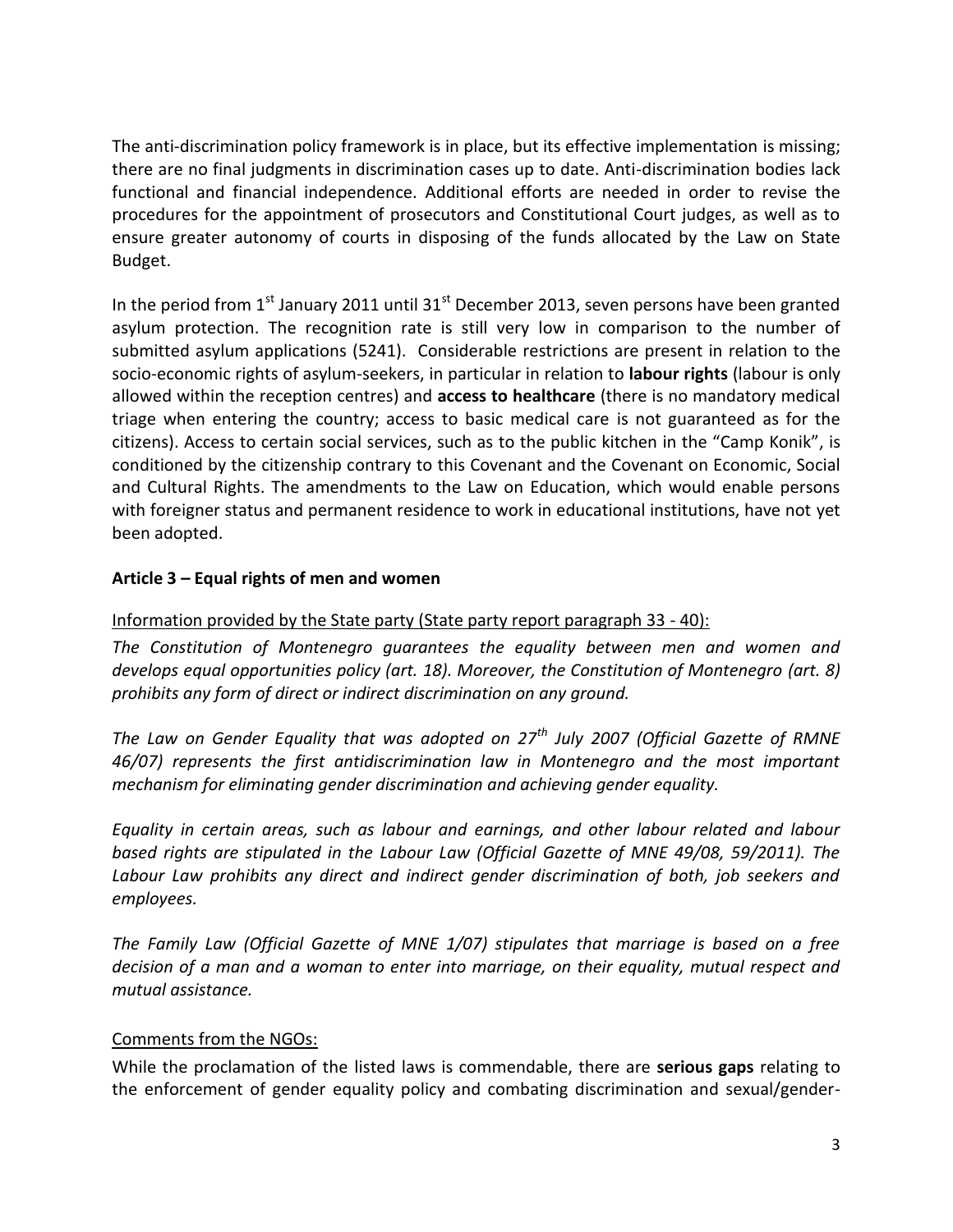based crimes. Favourable environment for the participation of women in political and social life at all levels has not been yet created. Although, after the elections held in October 2012, the number of women in the Parliament has been increased by 17.2% in total, as compared to the previous composition, current 16% is unsatisfactory. Women are significantly represented at deputy positions, even among deputy ministers with 40.3% and deputy directors with 44.8%. Out of 22 municipalities in Montenegro, there is only one woman mayor, while in two municipalities women are the presidents of local councils. The share of women among councillors is 14%.

The maintenance of classified **gender-based statistics** has not been provided in all areas, especially in the area of women labour and employment. Despite the fact that the law prohibits inequalities in labour and earnings between men and women, there are many cases in which women are still less paid than their male colleagues. The lack of understanding and sensibility amongst judges and public prosecutors for the terms directly or indirectly related to gender equality (discrimination, mobbing, economic violence and violence against women) has been noted, along with a lenient penal policy.

The Law on Social and Child Protection (Official Gazette of MNE 27/2013) contains **discriminatory provisions** related to the compensations to be awarded to employers by the state for maternity leaves, limited to 2 average monthly salaries in the country. This provision directly discriminates women in managerial positions, thus leading to the deepening of women discrimination on the labour market. As such, this provision is contrary to the adopted antidiscriminatory policies, as well as to the recommendations addressed to Montenegro by the UN CEDAW Committee<sup>2</sup>.

Despite the fact that marriage may only be based upon consensus and free will of both spouses, **early and forced marriages** are present among the Roma and Egyptians. Despite the obligation of the State to prevent and prosecute these cases, the prevention system has not yet been developed, while public prosecution has not processed any of such cases up to date<sup>3</sup>.

# **Article 6 – Right to life**

l

# Information provided by the State party (State party report paragraph 48 - 61):

*The Criminal Code defines a group of criminal offences against humanity and other values guaranteed by international law as follows: genocide, crime against humanity, war crime against civilian population, war crime against the wounded and sick, war crime against prisoners of war, terrorism (arts. 426 through to 449 of CC).* 

 $2^{2}$  Recommendations of UN CEDAW Committee available on the following link:

http://www.minmanj.gov.me/ResourceManager/FileDownload.aspx?rId=90081&rType=2.

 $^3$  Situation Report on the state of judiciary, corruption and human rights, CRNVO, October 2013, page 48, available at: [http://www.cedem.me/en/publications/finish/48-publikacije-eng/451-situation-report-in-the-area-of-judicial](http://www.cedem.me/en/publications/finish/48-publikacije-eng/451-situation-report-in-the-area-of-judicial-reform-and-human-rights-chapter-23-in-montenegro-in-the-period-from-10-october-2012-to-1-october-2013.html)[reform-and-human-rights-chapter-23-in-montenegro-in-the-period-from-10-october-2012-to-1-october-2013.html](http://www.cedem.me/en/publications/finish/48-publikacije-eng/451-situation-report-in-the-area-of-judicial-reform-and-human-rights-chapter-23-in-montenegro-in-the-period-from-10-october-2012-to-1-october-2013.html)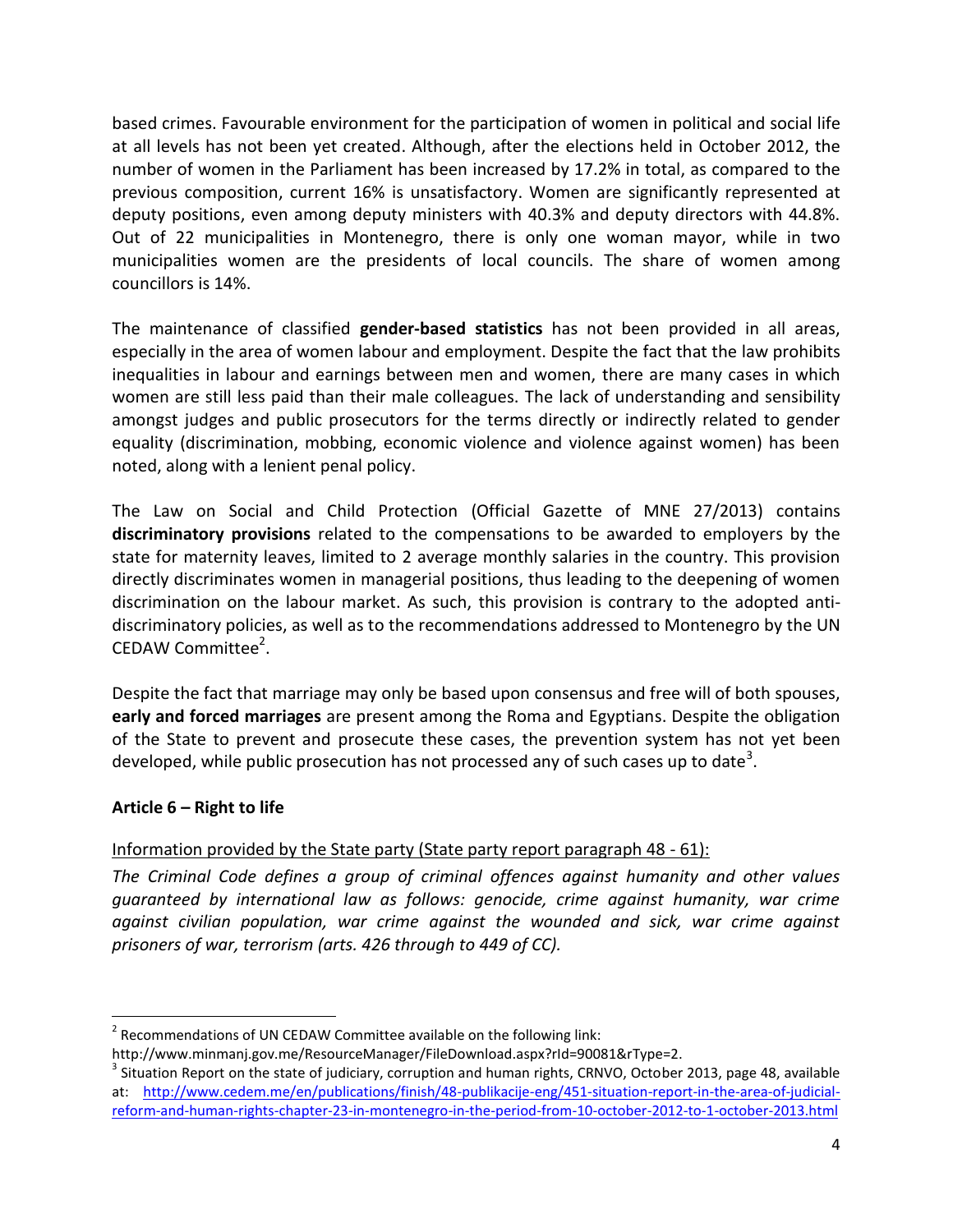*The Criminal Code defines criminal offences against human health in the following way: failure to act in accordance with health regulations on suppressing dangerous communicable diseases, transmission of dangerous communicable disease, medical malpractice, unlawful medical experiments and testing medicines, failure to provide medical assistance, quackery, criminal offences related to narcotic drugs etc. (arts. 287 through to 302).*

*The Law on Police stipulates that the exercise of police powers must be proportionate to the danger to be averted and that among a number of police powers, the exercised one is the power which has the least harmful consequences for the person against whom the means of coercion are used.* 

# Comments from the NGOs:

l

Effective prosecution of **war crime cases** is missing. The tendency of non-punishment is noted due to inefficient investigations and inconsistent application of international law standards. Out of four processed war crime cases, only two have been completed (Bukovica and Morinj). In one case (Deportation), there is a pending appeal procedure, while in the other one (Kaluđerski laz) the first-instance decision has not yet been delivered. Selective accusations, along with the lack of command responsibility and **prolonged** proceedings constitute main concerns that prevent the achievement of restorative justice for victims and their families. Additional efforts are required in order to ensure victims' rights to truth, justice, indemnity and non-recurrence, by taking measures to abolish impunity and bring to justice all presumed offenders in accordance with the law and international standards. Please also see the comments made in relation to article 19.

Additional efforts are also needed in order to promote the principle of punishability in relation to the cases of **medical malpractice** that have not yet been prosecuted.

As regards **convicted drug addicts**, only last year the State commenced the program of hepatitis C treatment for addicts. Prior to that, the prisoners infected with hepatitis C and sentenced to 10 years of imprisonment had no opportunity to be treated adequately<sup>4</sup>. Furthermore, the State has not yet developed the Protocol on dealing with addicts in abstinence crisis, neither the Protocol on the procedure in **overdose cases**; for the last two years, two prisoners have died due to an overdose.

# **Article 7 – Prohibition of torture, cruel, inhuman or degrading punishment or treatment**

# Information provided by the State party (State party report paragraph 68 - 82):

*Constitution guarantees the respect for human personality and dignity in criminal and other proceedings in the event of deprivation or restriction of liberty and during the execution of punishment.* 

 $^4$  According to the archive of the NGO 4LIFE, there are 65 imprisoned drug addicts with hepatitis C among those who agreed to be tested, but the presumed number of these persons is higher.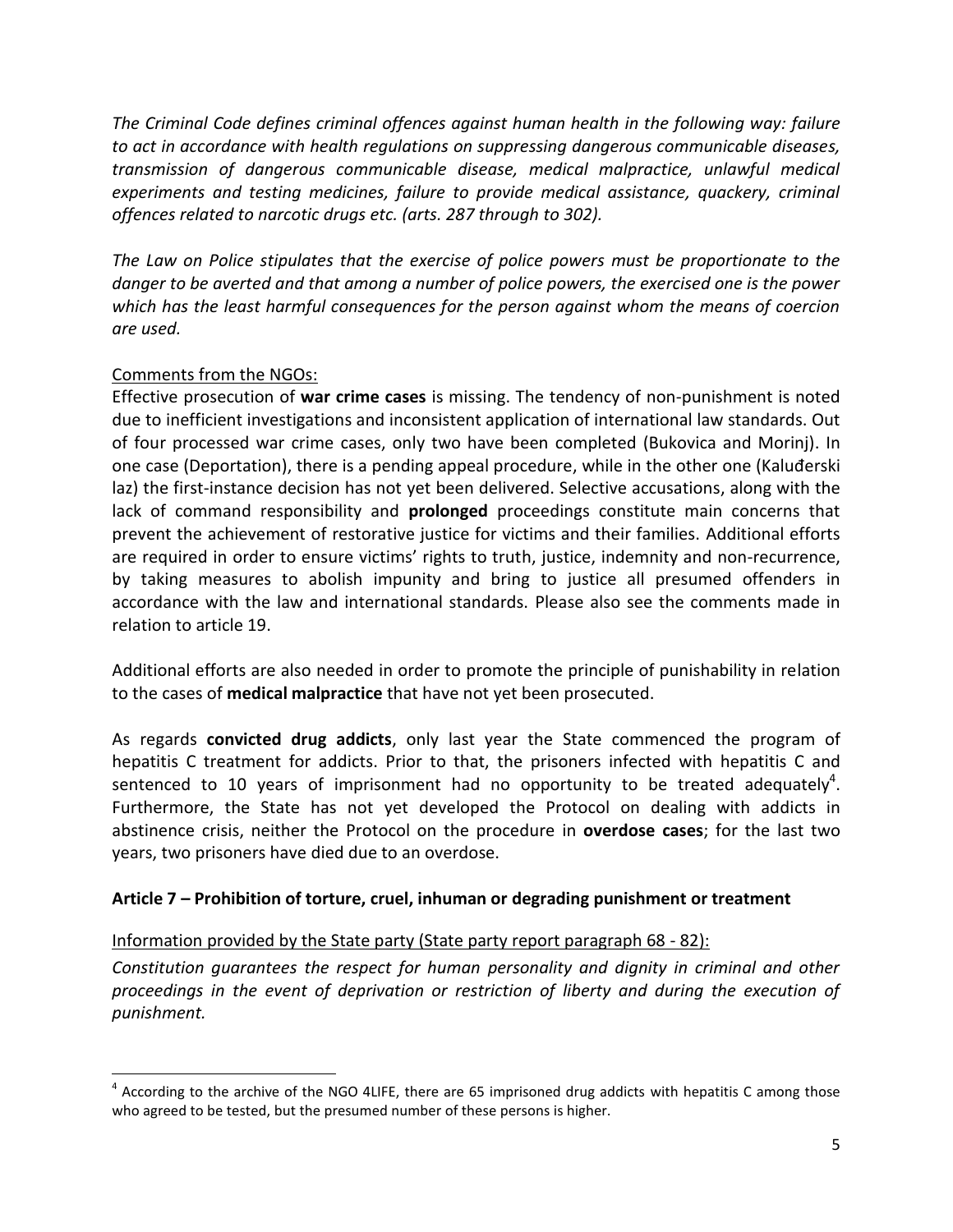*Under the conditions laid down by the law, convicted persons are entitled to: legal aid, work, information, health care, correspondence, visits, receiving mail, marital life, religious life as well as all other rights set forth in the law and in secondary legislation. Convicted persons and detainees have the possibility to report potential torture cases to competent persons in the Institute through mail boxes which were installed in all the organizational units, as well as to the public authorities, the Protector of Human Rights and NGO representatives.*

# Comments from the NGOs:

In relation to the absolute prohibition of torture and other forms of ill-treatment, and in particular to the obligation of effective prosecution of serious allegations of torture and illtreatment, **lenient penal policy** has been noticed, as well as the lack of thorough **investigations** of allegations of the origin of violations or the circumstances of the case indicating the accountability of public officials. According to the YIHR data, 24 officers had disciplinary punishments pronounced by police authorities for exceeding their powers in the period 2009 – 2012. All punishments ranged from 20 to 30 % decrease of salary for one month, except in one case where a police officer was dismissed. YIHR recorded cases where police officers had been validly convicted of torture on several occasions, but have not been dismissed from their working places<sup>5</sup>.

It was also observed that investigations are often led inefficiently and ineffectively; that criminal charges do not include all persons apparently involved in the event, and that obvious **high-profile torture cases** have not yet been prosecuted despite the recommendations of international human rights protection bodies<sup>6</sup>. Multi-sector team of the Protector of human rights and freedoms for the prevention of torture has not been yet established, the determination of jurisdiction in these cases has been carried out slowly and ineffectively, especially in those cases where the accused are officials<sup>7</sup>.

# **Article 8 – Prohibition of slavery**

# Information provided by the State party (State party report paragraph 82 - 94):

*The Constitution prohibits forced labour and stipulates that the following is not considered forced labour: labour customary during the sentence involving deprivation of liberty; performance of duties of military nature or duties required instead of it; work demanded in case of crisis or accident that threatens human lives or property.*

# Comments from the NGOs:

 $\overline{a}$ 

Despite the prohibition of forced labour, **child labour** is still present in the country among Roma and Egyptian children who are working in the streets. There are no effective preventive measures. The enforcement of sanctions against parents as a consequence of neglecting and

<sup>&</sup>lt;sup>5</sup> [http://www.cedem.me/en/publications/finish/48-publikacije-eng/453-upr-montenegro-coalition-report-](http://www.cedem.me/en/publications/finish/48-publikacije-eng/453-upr-montenegro-coalition-report-2013.html)[2013.html](http://www.cedem.me/en/publications/finish/48-publikacije-eng/453-upr-montenegro-coalition-report-2013.html)

<sup>&</sup>lt;sup>6</sup> Prosecution of Torture and Ill-Treatment in Montenegro", Human Rights Action, Podgorica, 2013 (http://www.hraction.org/wp-content/uploads/Izvjestaj-Procesuiranje\_mucenja\_i\_zlostavljanja-mart2013.pdf)  $^7$  Ibid.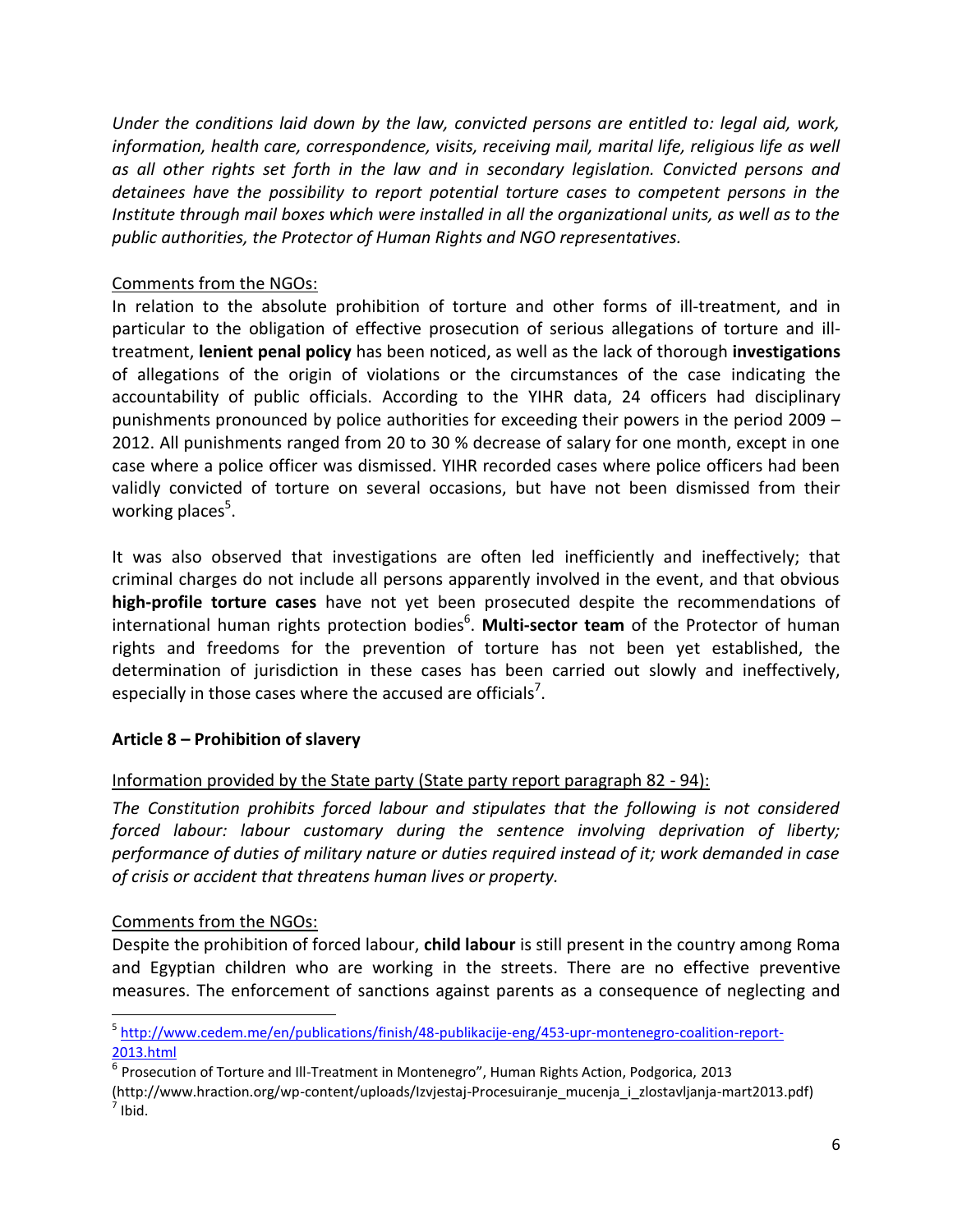abusing their children has still not been effective. According to the data obtained from the Supreme State Prosecutor, during 2012 and 2013, there have only been two criminal complaints submitted, pursuant to the Article 219 of the Criminal Code, against these persons<sup>8</sup>.

# **Article 9 – Right to liberty and security of person**

Information provided by the State party (State party report paragraph 95 - 111):

*Deprivation of liberty is allowed only for reasons and in the procedure as specified in the law. Persons deprived of liberty must be notified immediately of the reasons for the deprivation of liberty, in their own language or in the language they understand. Article 30 of the Constitution of Montenegro stipulates that persons reasonably suspected of having committed a criminal offence may be detained and kept in detention only on the basis of judgment of the competent court, if so required for the conduct of criminal proceedings.*

# Comments from the NGOs:

The issue of adequate care for **social patients,** i.e. persons in social need hospitalized due to the incapacity to be cared after in other way, raises serious concerns in terms of their adequate treatment, but possible restrictions of their right to liberty and security, as well. Namely, these so-called social patients are being held at the Specialized Psychiatry Hospital in Kotor, along with the persons with the imposed measure of obligatory medical treatment and stay in such healthcare institution.

Furthermore, pursuant to the valid **Law on Misdemeanour** (Official Gazette of MNE 1/2011 and 6/2011) misdemeanour bodies which do not possess the attributes of independent and impartial bodies, since they have been established by the Government, are competent for deciding on liberty restrictions in cases of mandatory medical treatment and stay in healthcare institutions. Although this Law envisages the transfer of responsibilities for conducting misdemeanour proceeding to courts, the normative framework which would exclude the possibility for bodies dependent on executive power to impose measures which entail deprivation of liberty is still not in place<sup>9</sup>. Furthermore, social welfare centres as ministerial departments are authorized to impose a measure of putting children under 14 years of age into the public institution Centre for Youth and Children "Ljubović", in case of behavioural disorder. This measure also entails a kind of liberty deprivation and should be exceptional and guided strictly by the child's betterment.

# **Article 10 – Treatment of persons deprived of liberty**

Information provided by the State party (State party report paragraph 112 - 141):

 $\sqrt[9]{9}$  More information available on:

 $\overline{a}$ 

 $^8$  Situation Report on the state of judiciary, corruption and human rights, CRNVO, October 2013, page 48, available at: [http://www.cedem.me/en/publications/finish/48-publikacije-eng/451-situation-report-in-the-area-of-judicial](http://www.cedem.me/en/publications/finish/48-publikacije-eng/451-situation-report-in-the-area-of-judicial-reform-and-human-rights-chapter-23-in-montenegro-in-the-period-from-10-october-2012-to-1-october-2013.html)[reform-and-human-rights-chapter-23-in-montenegro-in-the-period-from-10-october-2012-to-1-october-2013.html](http://www.cedem.me/en/publications/finish/48-publikacije-eng/451-situation-report-in-the-area-of-judicial-reform-and-human-rights-chapter-23-in-montenegro-in-the-period-from-10-october-2012-to-1-october-2013.html)

http://www.hraction.org/wpcontent/uploads/Postovanje\_ljudskih\_prava\_pacijenata-decembar\_2011.pdf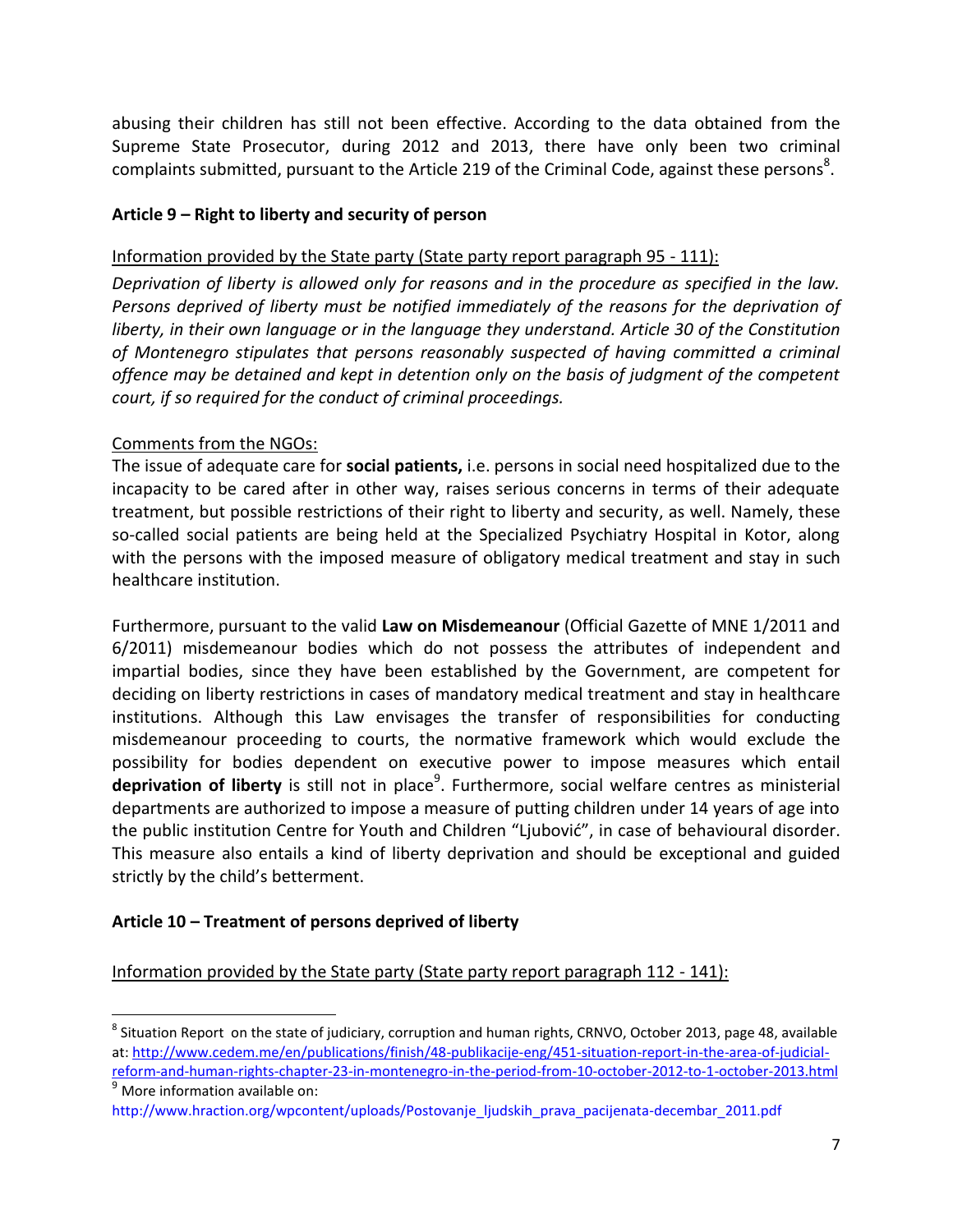*Human treatment and respect for dignity of the person is guaranteed to persons deprived of liberty. The Law on the Execution of Criminal Sanctions stipulates that perpetrators may be denied or limited certain rights only to the extent in which that corresponds to the nature and substance of such sanction and in the manner which guarantees respect for personality of perpetrators and their human dignity. In serving the imprisonment sentence, convicted persons may not be mutually disadvantaged on grounds of their race, colour of the skin, sex, religion, political or other belief, ethnic or social backgrounds, property, birth, education, social standing or other features.*

*Treatment of juveniles as perpetrators of criminal offences and children and juveniles as parties to proceedings, which is based on the respect for human rights and fundamental freedoms with the recognition of the best interests of juveniles and consideration of their maturity, degree of development, abilities and personal traits.*

#### Comments from the NGOs:

 $\overline{\phantom{a}}$ 

The conditions of stay and treatment in prisons have still not been fully harmonized with international standards, in terms of accommodation and the absence of out-of-cells activities. The system of **alternative sanctions** has not been sufficiently applied, comprehensive programs of rehabilitation and re-socialization are lacking, as well as full access to healthcare services. Despite certain improvements, the treatment of convicted addicts is not adequate. Due to limited accommodation conditions, the enforcement of judicial measure of imposed compulsory treatment of persons lawfully convicted for criminal offences related to narcotic drugs addiction has been lagging for two or three years, what prevents their proper medical treatment. Please also see the comments made in relation to article 6.

In regards of the respect for the **rights of detainees**, the recent Report of the Civic Alliance (YIHR is one of the founders of this NGO) points out to certain cases of non-compliance with the statutory time limits for detention of a person in police custody before he/she is brought before a competent prosecutor (12 hours more than what is prescribed by the law)<sup>10</sup>. Namely, the law stipulates that persons in detention must be immediately, without delay, brought to the competent public prosecutor or a judge, except in extremely rare cases when there are justifiable reasons for such delay. Of particular concern is that detainees are brought to the prosecutor after 12 hours (the maximum they may be kept and not by the prosecutor), especially if they have been deprived freedom during the period from 11:00 p.m. to 07:00 a.m.

In addition, detention units are not fully covered by **video surveillance**, especially the area which a detained person should pass from the entry to the detention area, which may overshadow the complaints related to the use of force<sup>11</sup>. The **records** of detainees are also not properly maintained, especially in relation to the beginning of the detention time, what hinders the possibilities to determine when a person has been detained, except on the basis of the

 $10$  Report: Detention System and the Rights of detainees, page 14, available at: [http://www.gamn.org/images/docs/cg/pritvorski\\_sistem\\_i\\_prava\\_zadrzanih\\_lica.pdf](http://www.gamn.org/images/docs/cg/pritvorski_sistem_i_prava_zadrzanih_lica.pdf)  $\frac{1}{11}$  Ibid.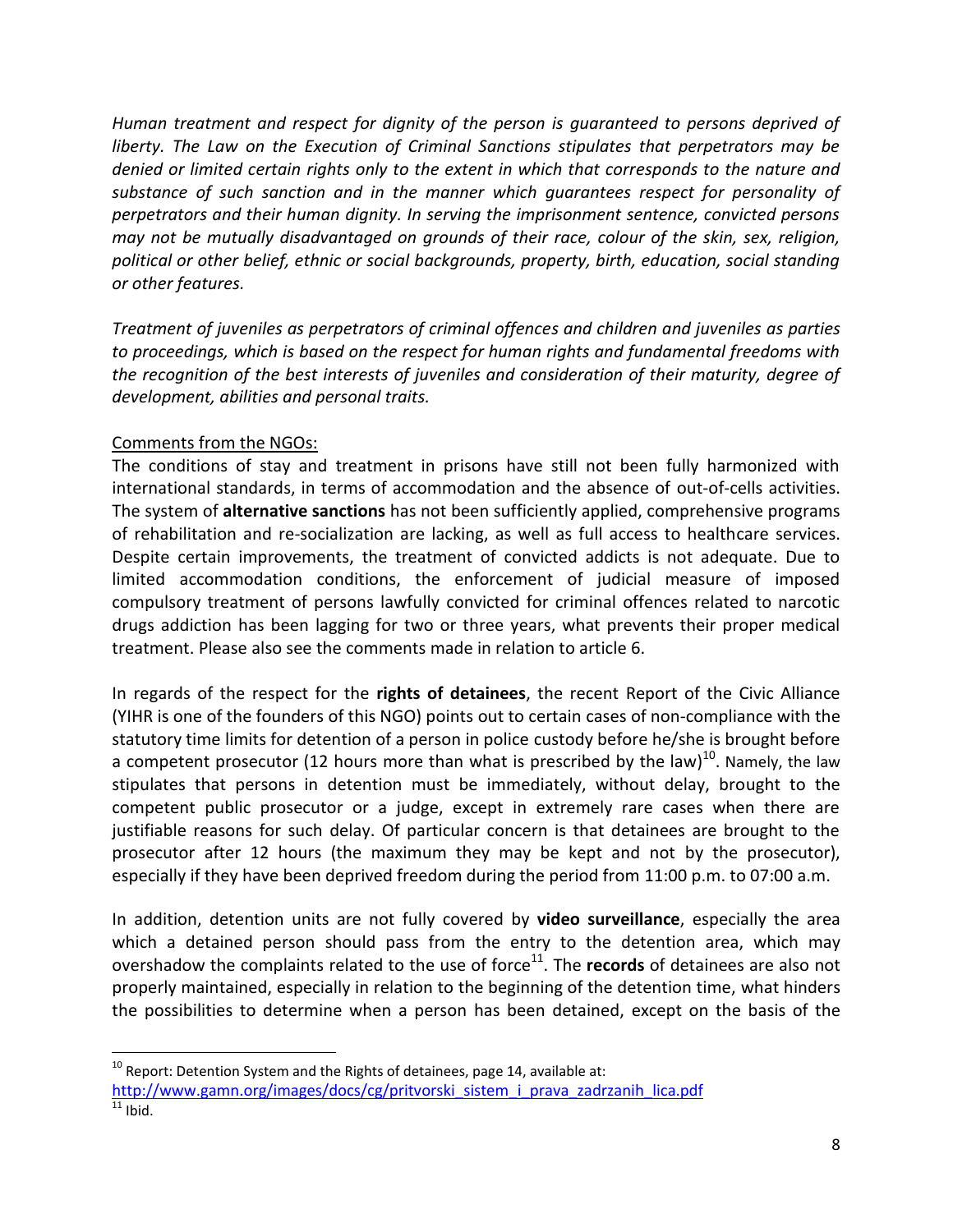statements of police officers. In the areas such as accommodation and registration of detainees, additional efforts are needed in order to unify procedures and accommodation conditions so as to ensure an effective and fair process.

# **Article 13 – Expulsion of aliens**

#### Information provided by the State party (State party report paragraph 95 - 111):

*The Criminal Code of Montenegro stipulates expulsion of foreigners from the country as a kind of security measure imposed against perpetrators. The measure involving expulsion of foreigners from the country may be imposed if a sanction or suspended sentence has been pronounced against perpetrators. The court may expel foreigners who have committed criminal offence from the territory of Montenegro for a period of one to ten years or for good if they repeatedly committed criminal offence.*

#### Comments from the NGOs:

The law prohibits the expulsion of asylum-seekers and foreigners who reasonably fear persecution on the ground of their race, language, religion or political beliefs and who may face persecution, torture and humiliation in case of expulsion. However, due to poor recognition of international standards and capacity constraints on the side of border police, the risk of chain effect of non-refoulement principle has been noticed in relation to transferring potential *bona fide* refugees to the neighbouring countries without considering whether they will be granted fair and transparent asylum procedure in the country of extradition. Additional efforts are needed in order to ensure border security along with the protection of human rights, so as to clearly differentiate perpetrators from bona fide refugees and allow refugees to claim the asylum before potential expulsion.

# **Article 14 – Right to a fair trial**

#### Information provided by the State party (State party report paragraph 157 - 195):

*The Constitution guarantees presumption of innocence by stipulating that everyone is deemed innocent until the quilt thereof has been established by an enforceable court judgment. The accused are not obligated to prove the innocence thereof. State authorities, media, associations of citizens, public figures and other persons are obligated to observe the presumption of innocence principle and they may not violate other procedural rules, the rights of the accused and the injured parties and the principle of independence of judiciary by their public statements regarding the pending criminal proceedings.*

*The Law on Protection of the Right to a Trial within a Reasonable Time which has been in force since 2008 has proven to be an effective legal remedy for safeguarding the abovementioned right at the national level, which will lead to the reduction of the number of cases before the European Court of Human Rights.*

*Under the Constitution, everyone is entitled to legal aid. Legal aid may be provided by the bar and other services and it may be provided free of charge in accordance with the law.*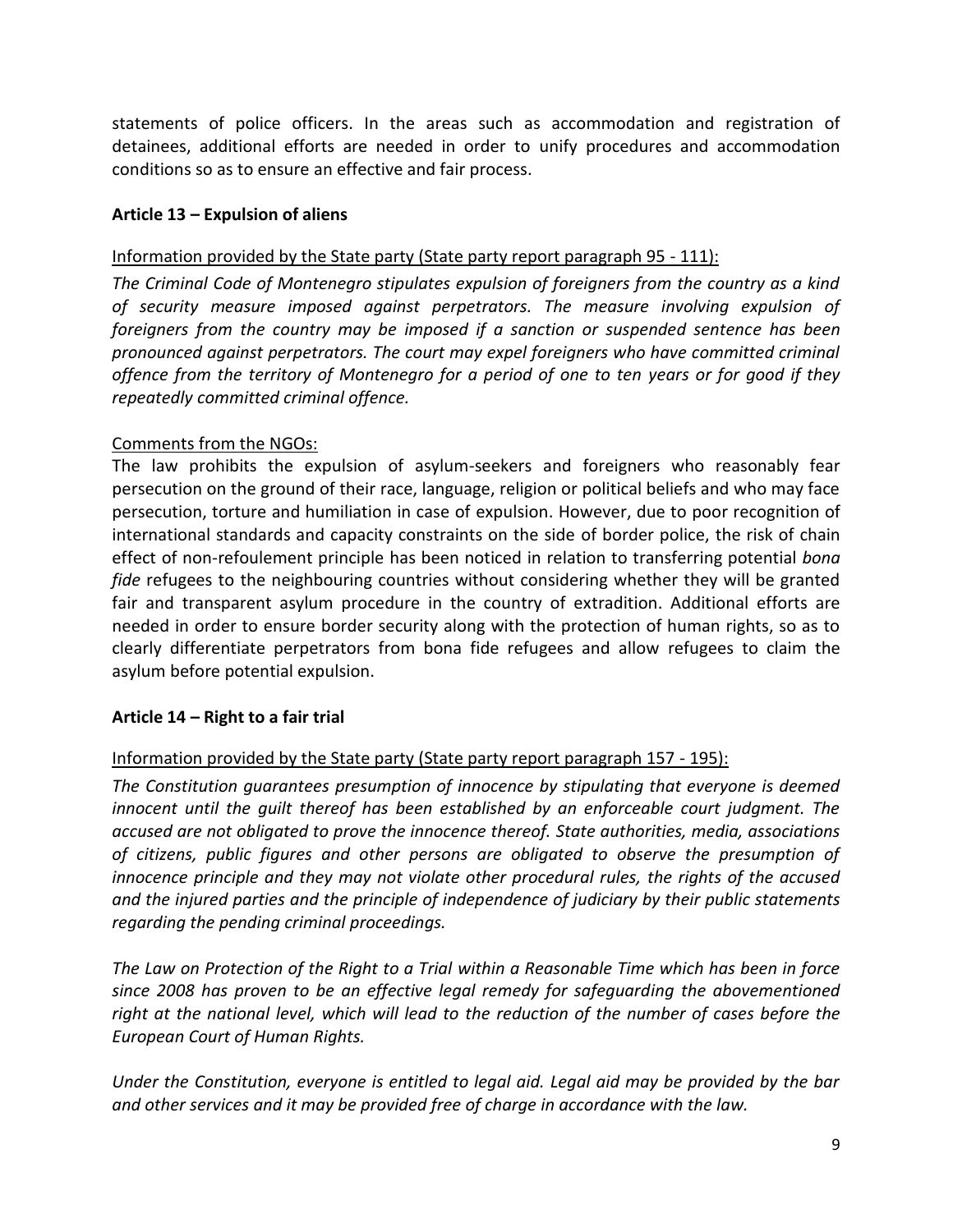*The Criminal Procedure Code stipulates that criminal proceedings are conducted in the official language of the court. Right to free aid from an interpreter is ensured if the accused does not understand or speak the language of the court.* 

#### Comments from the NGOs:

Despite the fact that the new Criminal Procedure Code proclaims the right to a fair trial as its founding principle, the enforcement of this right is still not secured in all cases and without discrimination on the grounds of economic status or personal attributes of the accused. There are many factors affecting such situation, including **poor execution** of judgments<sup>12</sup> and **frequent overruling** of first-instance judgments.

Despite constitutional guarantees and the recently imposed incrimination of the obstruction of justice, the **presumption of innocence** is still frequently breached by the media and judicial officials and not followed by proper sanctions.

Respect for the right to **trial within a reasonable time** is not sufficiently secured in practice. Although the state has adopted a framework for reducing the backlog of cases in all courts and has imposed an obligation to all courts to develop annual programs for the reduction of backlog of such cases, long drawn out trials and suspension of judgments still constitute a concern, notably in war crime cases from the nineties *(Morinj case)* or organized crime cases *(murder of the police inspector Šdekid in 2005)*. The principle of urgency is not respected in the proceedings related to the violation of adjudged remedies, while the lack of efficient cooperation between the state and other entities with courts adversely affects the length of court proceedings.

There are severe deficiencies in ensuring the right to interpreter to Roma accused, since there is no **Roma language interpreter** on a permanent list of interpreters, what leads to frequent delays of trials. Due to the lack of permanent court interpreter for Roma language, the case of the sinking of the vessel *"Mis Pat"* in which, according to the indictment, 35 Roma persons lost their lives does not have a court epilogue even after 13 years from its initiation.

The right to **access to court** and the right to public trial are generally respected, but there are still architectural barriers to court buildings *(not a single court building in Montenegro has been fully adapted to the needs of the persons with disabilities); the presence of the general public is* still limited due to the reduced physical capacities of courtrooms.

Free legal aid is not available to all citizens who, due to their financial situation, cannot achieve effective access to justice and in all procedures in which decision on their rights, obligations and legally based interests is made (e.g. in administrative procedure to which the largest number of violations is bound, as well as in misdemeanour procedure). The very Law on **Free Legal Aid** is not in conformity with relevant standards. Namely, it does not include the representation in administrative matters, which is very important, especially for persons with poor financial

l <sup>12</sup> There are 15000 non-executed final court judgments in Montenegro, some of which have become valid and enforceable years ago.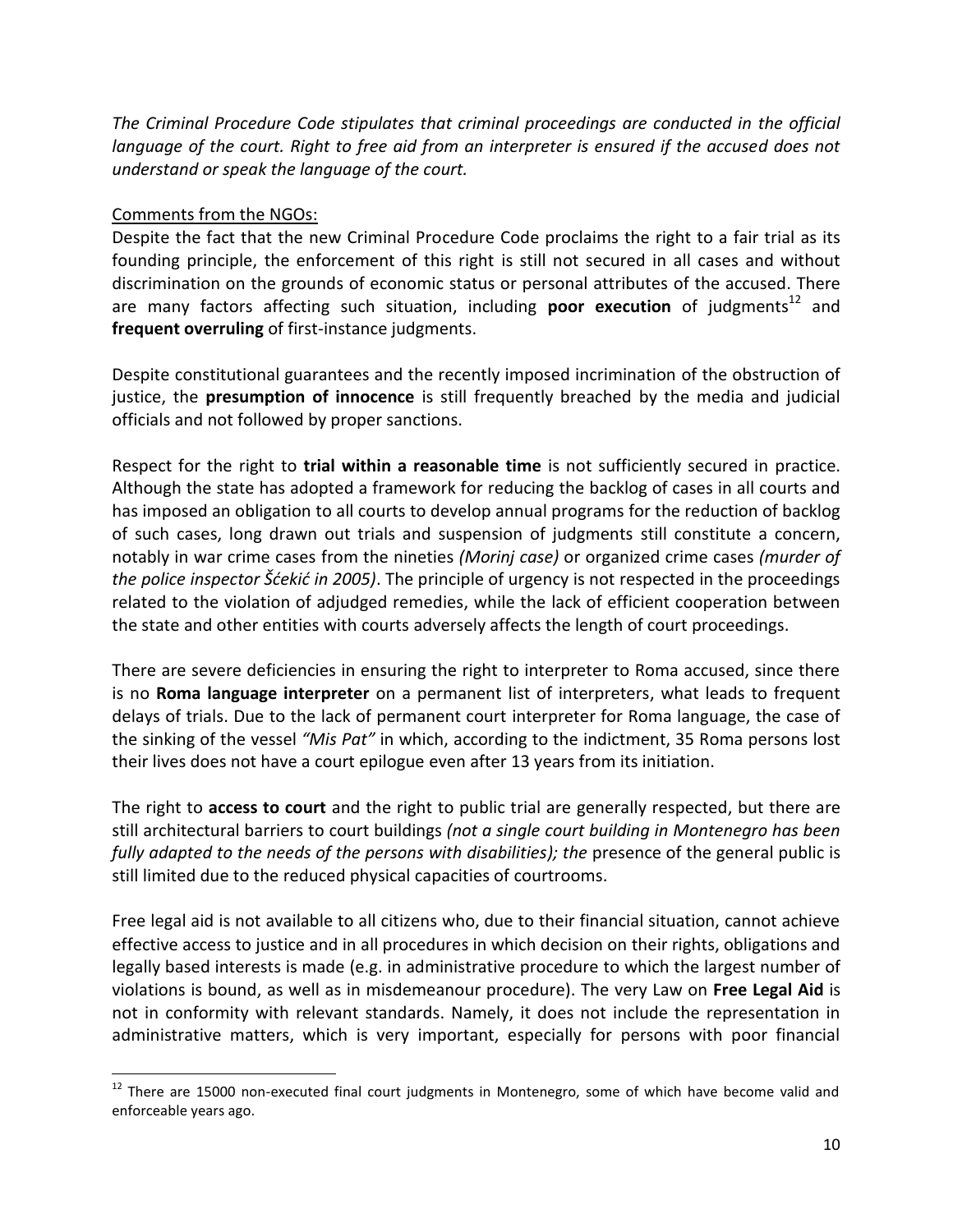standing and in cases related to pension and disability insurance, etc. Mechanisms and indicators for monitoring the quality of legal aid are not developed. Also, the law does not recognize the **victims of torture** (by the public officials) and **discrimination**, as persons who should be given priority, considering their special affected state. Consequently, the law is insufficiently promoted among and used by these priority groups. Also, although the law recognizes asylum-seekers as holders of this right, to date only one asylum-seeker has used it according to the Law on Free Legal Aid. The **property census** is high and is not aligned with the Law on Social and Child Protection.

# **Article 17 – Right to privacy**

#### Information provided by the State party (State party report paragraph 199 - 206):

*The Law on Personal Data Protection (Official Gazette of MNE 79/08 and 70/09) ensures personal data protection in line with the principles and standards contained in the ratified international treaties on human rights and fundamental freedoms and the generally accepted rules of international law. Article 2 of this Law stipulates that personal data may be processed for the purpose set by the law or with prior consent of the data subject.*

*In line with the new concept of criminal proceedings, secret surveillance measures are ordered by the investigative judge, following the State Prosecutor's motion that includes a statement of reasons, or by the State Prosecutor, following the police motion that includes a statement of reasons.*

#### Comments from the NGOs:

Positive regulations do not oblige the police to obtain court order for gathering **personal data**. Due to the lack of preciseness of the legally prescribed procedure, there is a question what happens with these data, for how long and in what way they are kept, and how they will be destroyed. In order to ensure personal data protection, additional efforts should be taken in harmonizing the Law on the Protection of Data with international standards as well as to strengthen the capacities of the Agency for the Protection of Personal Data and Free Access to Information and its employees.

On the other hand, there is an evident lack of "due diligence and responsible journalism" standards. In relation to fair compensation due to the violation of the freedom of opinion and expression, the principle position of the Supreme Court of Montenegro that is being applied as of 29/03/2011, does not provide judges with concrete guidelines for determining the amount of a **fair compensation** in cases when media are responsible for the violation of privacy rights.

# **Article 19 – Freedom of opinion and expression**

# Information provided by the State party (State party report paragraph 207 - 214):

*The Constitution of Montenegro guarantees the exercise of the rights pertaining to the field of information. Everyone is entitled to freedom of expression by speech, writing, picture or in another manner. The right to the freedom of expression may be restricted only by another*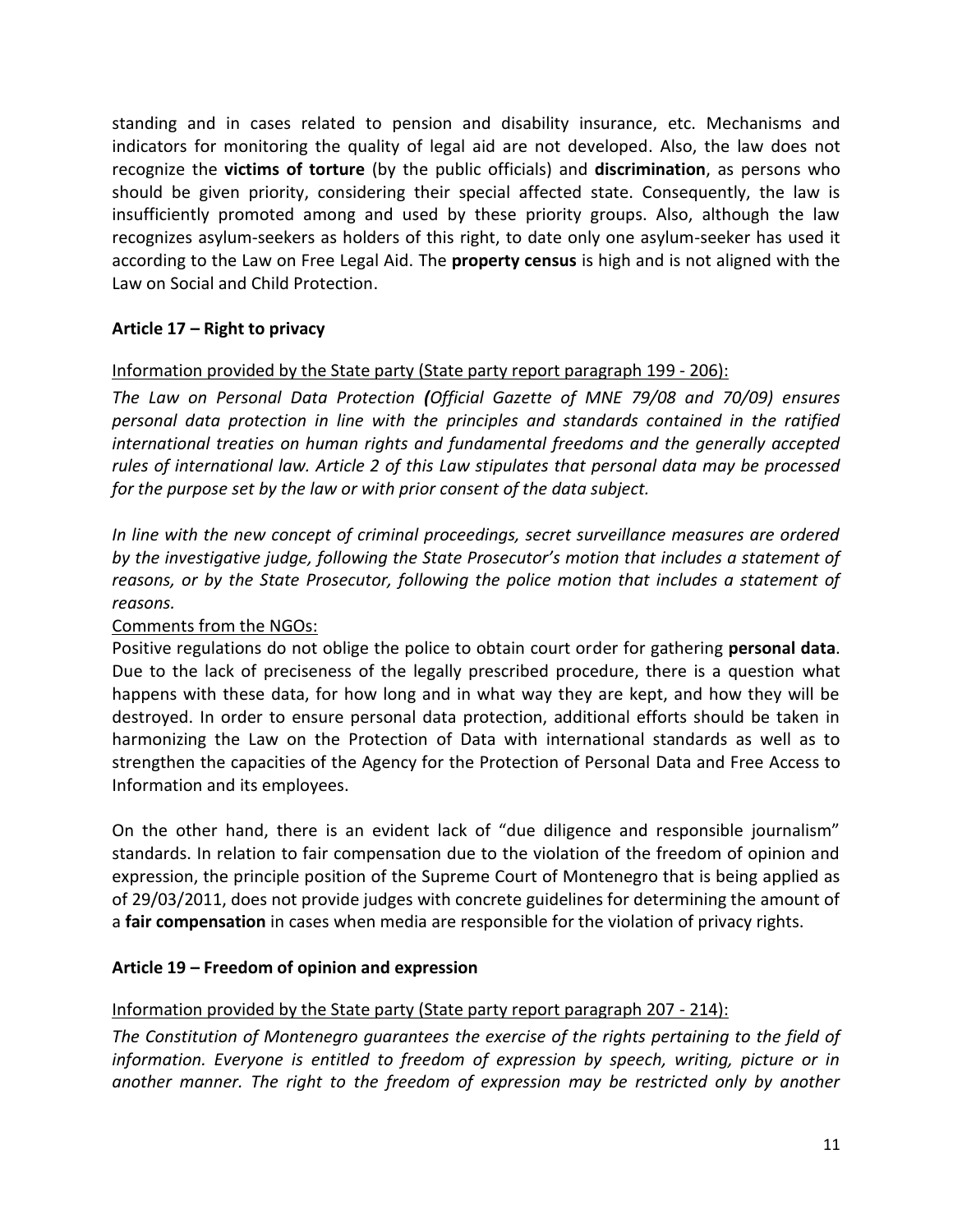*person's right to dignity, reputation and honour, and in case of endangering either public morals or security of Montenegro (art. 47).*

# Comments from the NGOs:

All cases related to the assault of journalists have still not been effectively investigated and processed, i.e. the cases of other assaults against the **freedom of expression,** in terms of defining responsibilities of not only the perpetrators, but also of the principals of these assaults<sup>13</sup>. It is necessary to examine the role of Public Prosecution Office in these cases.

# **Article 20 – Prohibition of the propaganda for war or racial, national or religious hatred**

# Information provided by the State party (State party report paragraph 215 - 229):

*The Criminal Code of Montenegro identifies a number of criminal offences related to the prohibition of propaganda for war or racial, national or religious hatred, which fall into the group of offences against the constitutional order and security of Montenegro or the group of offences against humanity and rights guaranteed under international law. These are the following criminal offences: racial and other discrimination (art. 443); calling for violent change of constitutional order (art. 362); causing national, racial and religious hatred (art. 370).* 

# Comments from the NGOs:

Hatred caused by personal characteristics such as health condition, disability, political or other belief, education or social position, has not been recognized in recent amendments to the Criminal Code as aggravating circumstances in the enforcement of criminal offences. In addition, the Criminal Code does not prescribe the existence of qualified forms in case certain crimes are committed out of hatred, such as Light bodily injury, Abuse, Torture, Rape and Cruel Murder*<sup>14</sup> .*

# **Article 21 – Freedom of assembly**

# Information provided by the State party (State party report paragraph 236 - 240):

*Article 52 of the Constitution of Montenegro guarantees the freedom of peaceful assembly, without any approval being required, with prior registration with the competent authority. The Law on Public Assembly (Official Gazette of the RMNE 31/05) defines the freedom of peaceful assembly in the manner laid down in this Law.* 

# Comments from the NGOs:

 $\overline{a}$ 

The Law on Public Gatherings is not harmonized with the Constitution and international standards. Namely, the Law on Public Gatherings prescribes the **limitations** of the freedom of assembly for the purposes not defined by the Constitution, such as "the protection of mobility

<sup>&</sup>lt;sup>13</sup> Murder of the chief editor of the daily *Dan*, Duško Jovanović; the assault against the writer, Jevrem Brković and the murder of his escort Srđan Vojičić; the assault against journalist, Tufik Softić, of the assault against journalist, Mladen Stojović, and three consecutive ignitions of the vehicles possessed by daily *Vijesti*.

<sup>&</sup>lt;sup>14</sup> More information available at: http://www.hraction.org/wp-content/uploads/HRA-JUVENTAS-usvojeni-predloziupredlogu-Zakona-o-izmjenama-i-dopunama-KZ-a\_april-2013.godine.pdf.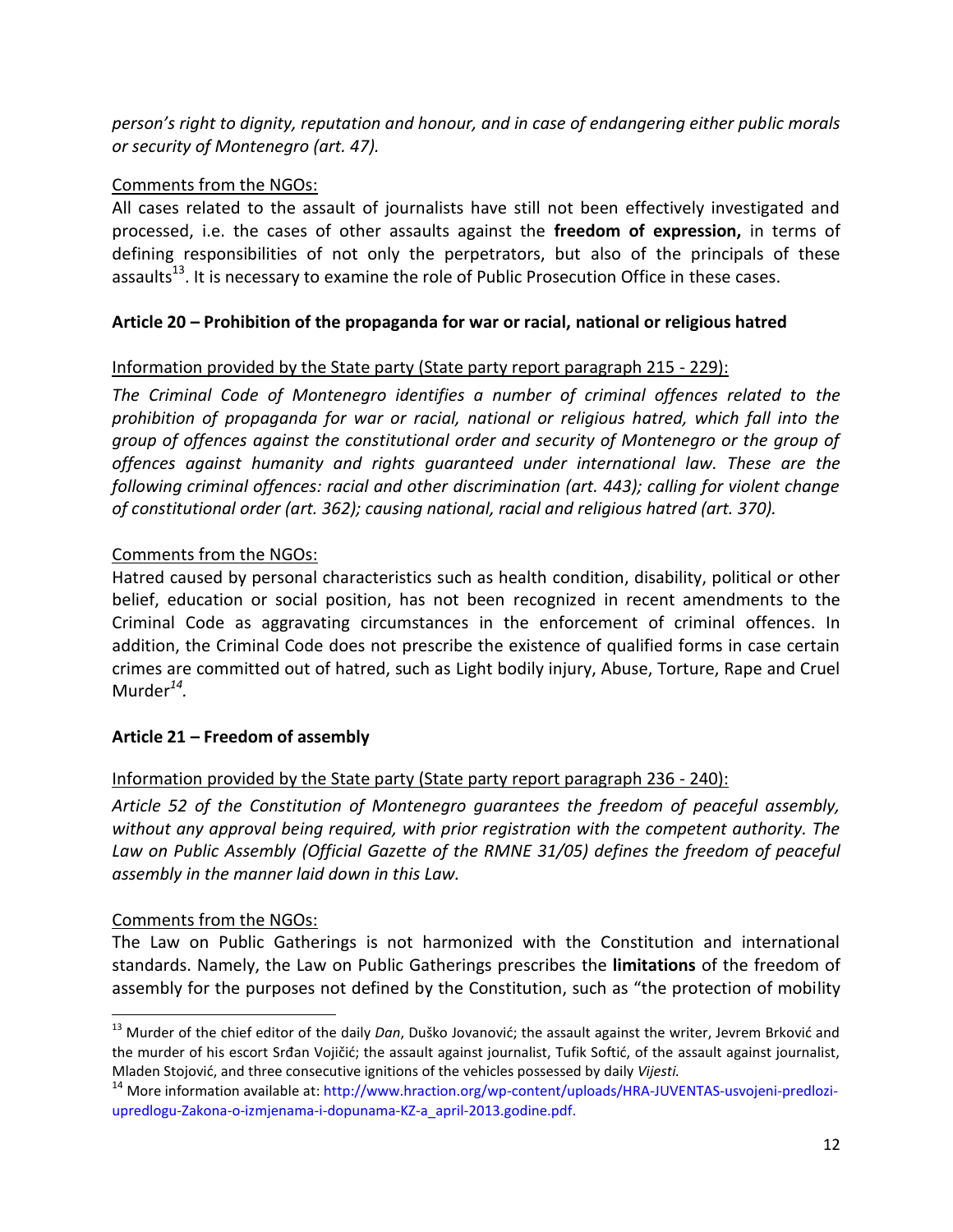and work of a larger number of citizens". Besides, responsible bodies, i.e. Police Directorate, specifies the existence of grounds for limiting the freedom of gathering on the basis of wide **discretional authorizations,** estimating whether the location of a gathering is "nearby" the location wherein gatherings are prohibited, or whether the gathering should be prohibited or not, as it could "seriously endanger the mobility and work of a larger number of citizens". As such, the provisions of this Law still represent a serious impediment to citizens' freedom of assembly.

#### **Article 24 –Protection of children**

#### Information provided by the State party (State party report paragraph 263 - 269):

Article 5 of the Family Law stipulates that everyone is required to be guided by the best interests of the child in all the activities related to the child, and that the State is required to respect and enhance the rights of the child and take all necessary measures to protect the child from neglect, abuse and exploitation.

The Law on Civil Registries (Official Gazette of Montenegro 47/08 and 41/10) defines the registration of a child's birth i.e. place of a child's registration in the registry of births in Montenegro (art. 18), the method of applying for entry of a child in the birth registry (art. 19), deadline for applying for entry of a child in the birth registry (art. 20), deadline for deciding on the child's name (art. 21).

The Law on Treatment of Juvenile Persons in Criminal Proceedings (Official Gazette of MNE 64/2011) prescribes the treatment of juvenile persons as perpetrators of criminal offences and of children and juvenile persons as parties to proceedings, based on respect for human rights and fundamental freedoms, taking into account the best interests of juvenile persons, taking into account their maturity, degree of development, capabilities and personal attributes, as well as the severity of the criminal offence, in the aim of their rehabilitation and social reintegration.

# Comments from the NGOs:

First of all, the Constitution of Montenegro as a supreme legal act of the state does not contain the **definition of a child**.

Although the National Action Plan for Children 2013 – 2017 has been adopted in June 2013 (with two-year delay), the issue of insufficient funds for its implementation constitutes important concern. The bodies competent to coordinate and oversee the implementation of child protection policies are still not fully operational and independent from the Government. For example, the **Council for the Rights of the Child**, as a coordination body for fulfilling obligations set out in the UN Convention on the Rights of the Child, now functions as an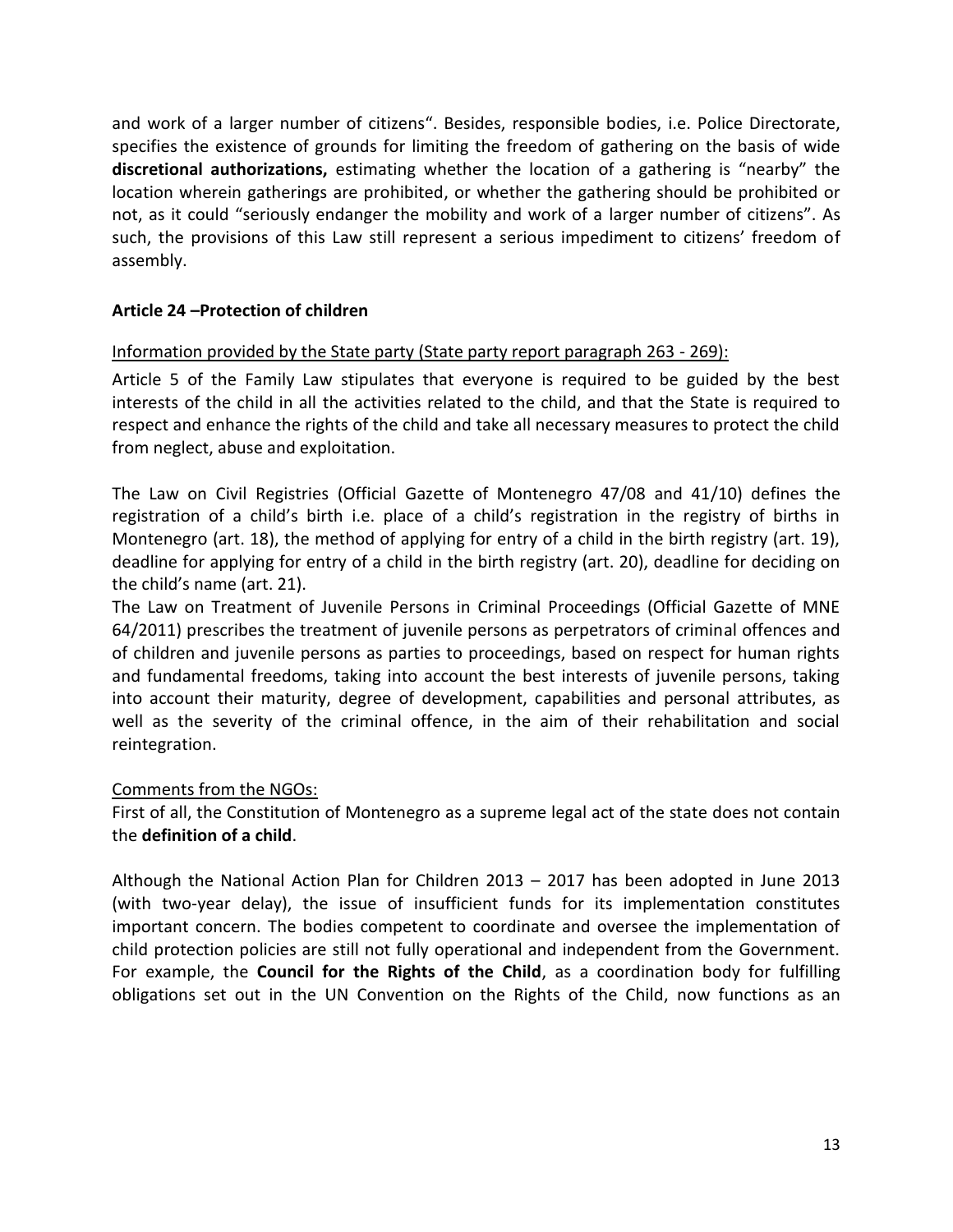advisory body to the Ministry of Labour and Social Welfare, despite recommendation related to the necessity of further strengthening of the position of the Council for the Rights of the Child $^{15}$ .

The initiation of the implementation of the Law on Treatment of Juvenile Persons in Criminal Proceedings has not been followed by sufficient preparations in terms of court organization and capacity-building of judges acting in cases of juvenile crime. The scope of **trainings for judges** in charge for juveniles that are organized up to date is not sufficient to ensure specific knowledge and skills required for dealing with juveniles offenders. Such proceedings in some courts are conducted by judges in charge for civil law cases.

The risk of **statelessness** among Roma and Egyptian children that are born outside of health institutions and not registered in civil registries is still present. Due to this risk and the lack of procedure of later **post-birth registration** of such children, they are denied access to fundamental rights and exposed to severe risk of human trafficking, abuse and exploitation. In order to prevent this situation, the state should consider amending the Law on Extra-judicial Proceedings so as to regulate the procedure of later civil registration of children born outside of health institutions.

**Protocol for Preventing Violence in Schools** which would prescribe the procedure schools have to conduct in case of violence has not yet been adopted, nor have the guarantees been created for depoliticized election of directors of these institutions. The Family Law should be amended In order to explicitly prohibit the **physical punishment** of children in schools and social care institutions.

# **Article 26 – Equality before the law**

Information provided by the State party (State party report paragraph 282 - 292):

*The Constitution of Montenegro, as the supreme legal instrument of national legislation, prohibits any direct and indirect discrimination on any grounds. The Law on Prohibition of Discrimination (Official Gazette of MNE 46/2010) is the general anti-discrimination law adopted in July 2010, which specified the concept of discrimination and the concepts of direct and indirect discrimination.* 

# Comments from the NGOs:

 $\overline{\phantom{a}}$ 

The current Law on the Prohibition of Discrimination (Official Gazette of MNE 46/2010) contains no provision pursuant to which discrimination is the act of putting someone in a less favourable position on the basis of the wrong concept of the existence of grounds for discrimination. **Child discrimination** as a separate form of discrimination is also lacking, there

<sup>&</sup>lt;sup>15</sup> Recommendations to Montenegro by the UN Committee for the Rights of the Child (2010); Conclusions of the UN Committee for the Rights of the Child on the situation of child's rights, referred to in Article 44 of the Convention, October 2010.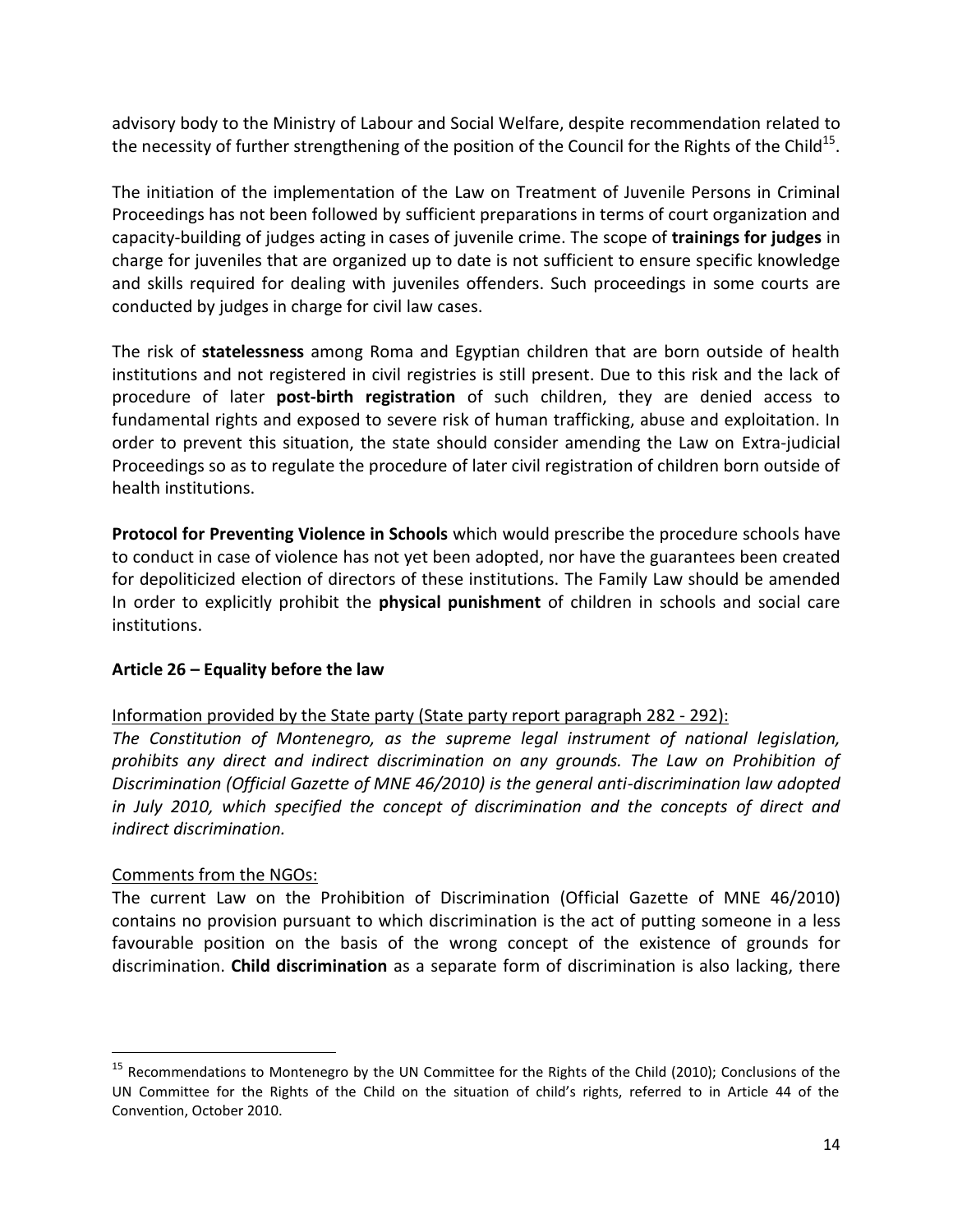are no provisions on **hate speech<sup>16</sup>** . The Law does not envisage **rigid sanctions** for more serious forms of discrimination recognized by law.

Although the legislative framework imposed sanctions for discrimination, the problem is the lack of effective investigations, unequal behaviour of responsible bodies, and the lack of precise records on registered and processed cases of discrimination. Special rules of behaviour of responsible bodies towards discrimination victims have not been developed, which puts them at the risk of additional victimization. There are no **enforceable judgements** in discrimination cases. The **Council for the Protection from Discrimination** has still not been fully operational.

Although the progress is noted in processing the cases of violence and discrimination of LGBT persons, there is still a lack of understanding of the need for the protection of LGBT person's identity before the court (e.g. judge does not want to exclude public from some trial so as to protect the identity of a victim or a witness who belongs to or could be in relation with LGBT population). Perpetrators of violence against the participants of the first Pride Parade in Montenegro that was held on 24 June 2013 have still not been brought before the justice.

# **Article 27 – Rights of minorities to culture, religion and language**

# Information provided by the State party (State party report paragraph 293 - 304):

In addition to fundamental human rights and freedoms, in the aim of protecting overall national *identity, the Constitution and laws of Montenegro grant special rights to minorities.* 

*Within the group of the criminal offences against human and civil rights and freedoms, the Criminal Code (art. 158-182) envisages criminal sanctions for the criminal offences that deprive or restrict the rights of minorities, primarily the following: violation of the right to use language and alphabet; violation of equality; violation of the freedom of expression of national or ethnic affiliation; violation of the freedom of worship and practice of religious rites.*

*The breakdown of Montenegrin population by national i.e. ethnic affiliation is as follows: Montenegrin 44.98 per cent; Serb 28.73 per cent; Bosniak 8.65 per cent; Albanian 4.91 per cent; Muslim 3.31 per cent; Croatian 0.97 per cent; Bosnian 0.07 per cent; Bosniak-Muslim 0.03 per cent; Montenegrin-Serb 0.30 per cent; Egyptian 0.33 per cent; Gorani 0.03 per cent etc.*

# Comments from the NGOs:

l

It should be noted here that the **Roma** are not mentioned in the breakdown of population quoted in the State Party Report. According to the population census from 2011, there are 6251 (1.01 %) of persons who declare themselves as Roma and who live in Montenegro. They face severe poverty and the risk of social exclusion which is reflected in difficult access to labour market, social and health protection and education, as well as in insufficient participation in political and social life of the country.

 $16$  The definition of hate speech is contained in the Law on Public Order (Official Gazette of MNE 64/2011), but not in this systemic anti-discrimination law.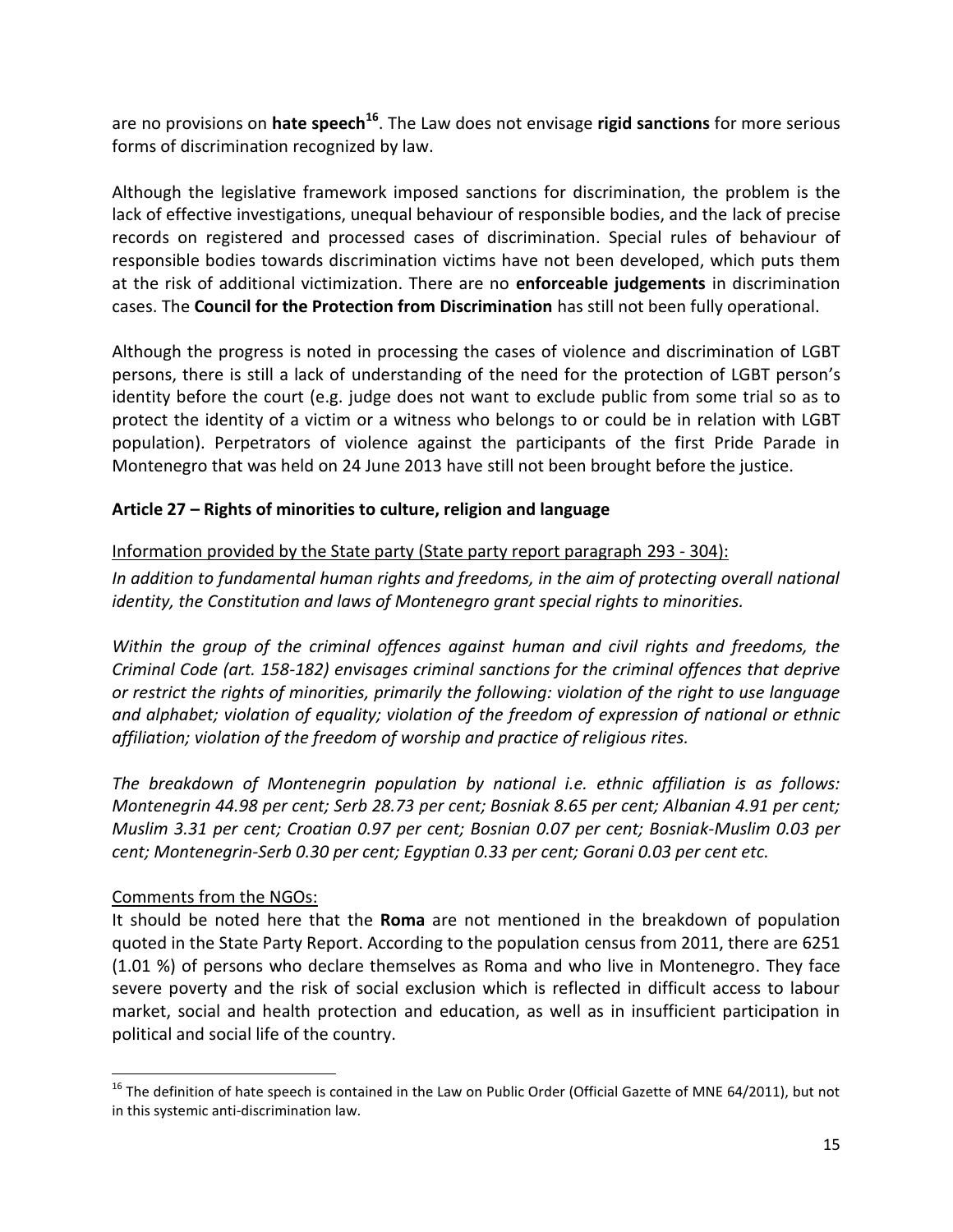According to the recent research on ethnic distance, Roma members are the most discriminated national group in Montenegro<sup>17</sup>. Every second citizen of Montenegro would not like to live next to Roma members. The adopted **Strategy for the Improvement of the Position of RE in Montenegro 2012 – 2016** is implemented slowly and without clear funding resources. There is no authentic representation of Roma and Egyptians in the Parliament of Montenegro, although this right is ensured for all other national communities, including Croats who are represented by 0.97 % in the general population of Montenegro.

Despite the increase in the number of children involved in education, their achievements are low, especially among internally displaced persons. Efficient measures for preventing girl **drop out** are missing. Delays are noted in the implementation of scholarship programs and provision of free-of-charge textbooks. There are no regulations defining the right and the number of persons from these communities who are enabled to enrol different levels of education based on the principle of affirmative action. There is a huge mismatch between Roma capacities and the labour market; very few Roma and Egyptian representatives are involved in additional qualification programs and occupational trainings.

There are no results in the standardization of Roma language; the issue of teaching **assistants and mediators** of Roma and Egyptian nationality has not been systemically regulated. There are no assistants and mediators in the fields of employment, social and health protection.

l

<sup>&</sup>lt;sup>17</sup> CEDEM, Ethnic distance, December 2013, available at[: http://www.cedem.me/en/ostala](http://www.cedem.me/en/ostala-istraivanja/viewdownload/38-ostala-istraivanja/457-etnika-distanca-2013-prezentacija.html)[istraivanja/viewdownload/38-ostala-istraivanja/457-etnika-distanca-2013-prezentacija.html.](http://www.cedem.me/en/ostala-istraivanja/viewdownload/38-ostala-istraivanja/457-etnika-distanca-2013-prezentacija.html)